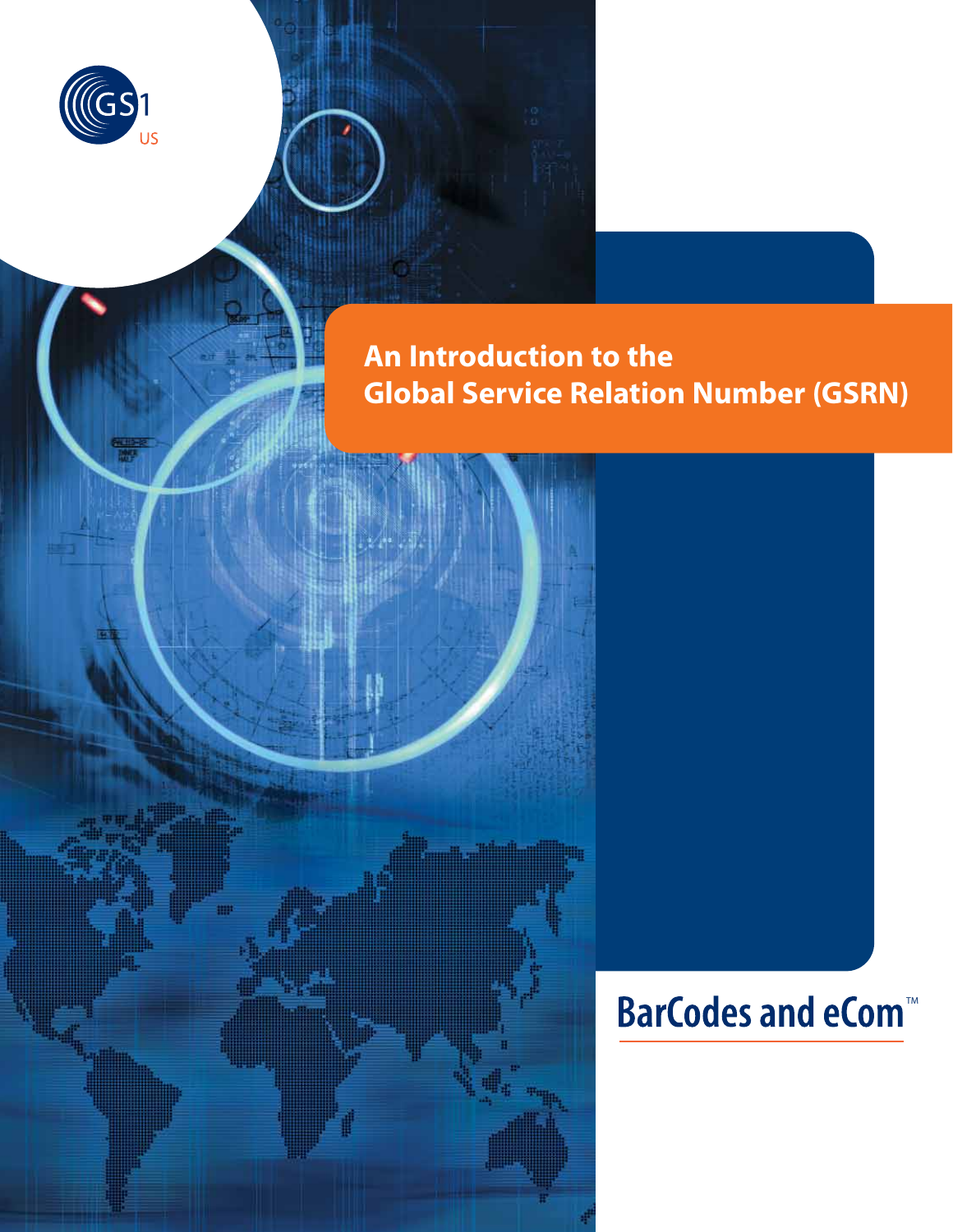### **An Introduction to the Global Service Relation Number (GSRN)**

# *Executive Summary*

The modern world demands data concerning all aspects of multinational commerce and the relationships between and among business, government and individuals. Keeping information keyed to a particular individual has raised serious privacy concerns in all fields of endeavor. The Global Service Relation Number (GSRN) can resolve these seemingly conflicting desires, one for information and another for privacy.

The GS1 System (formerly the EAN.UCC System) defines a unique numbering scheme that allows a service provider (public or private) to track any entity's service requirements and needs over a continuing relationship. The purpose of this document is to provide an introduction to applying the GSRN.

# *Key Benefits of the GSRN*

- Allows service providers to assign GSRNs rather than a third party.
- Identifies service relationships with a globally unique number.
- They can be used globally, with no need for proprietary numbers.
- A Check Digit ensures data integrity.
- Employs the globally accepted GS1 System whose language is standardized, understood, and used by multiple industries.
- Allows accurate machine reading of GSRNs, which can be encoded into GS1-128 (formerly UCC/EAN-128) and RSS Expanded® symbols.

# *Definition*

The GSRN is a non-significant number used to identify a database entry for recording recurring services. These services are considered to be activities carried out by a service provider for a service user, based upon a bilateral agreement. Consequently, the GSRN identifies a particular service arrangement with reference to a particular service provider and to a particular user. It may in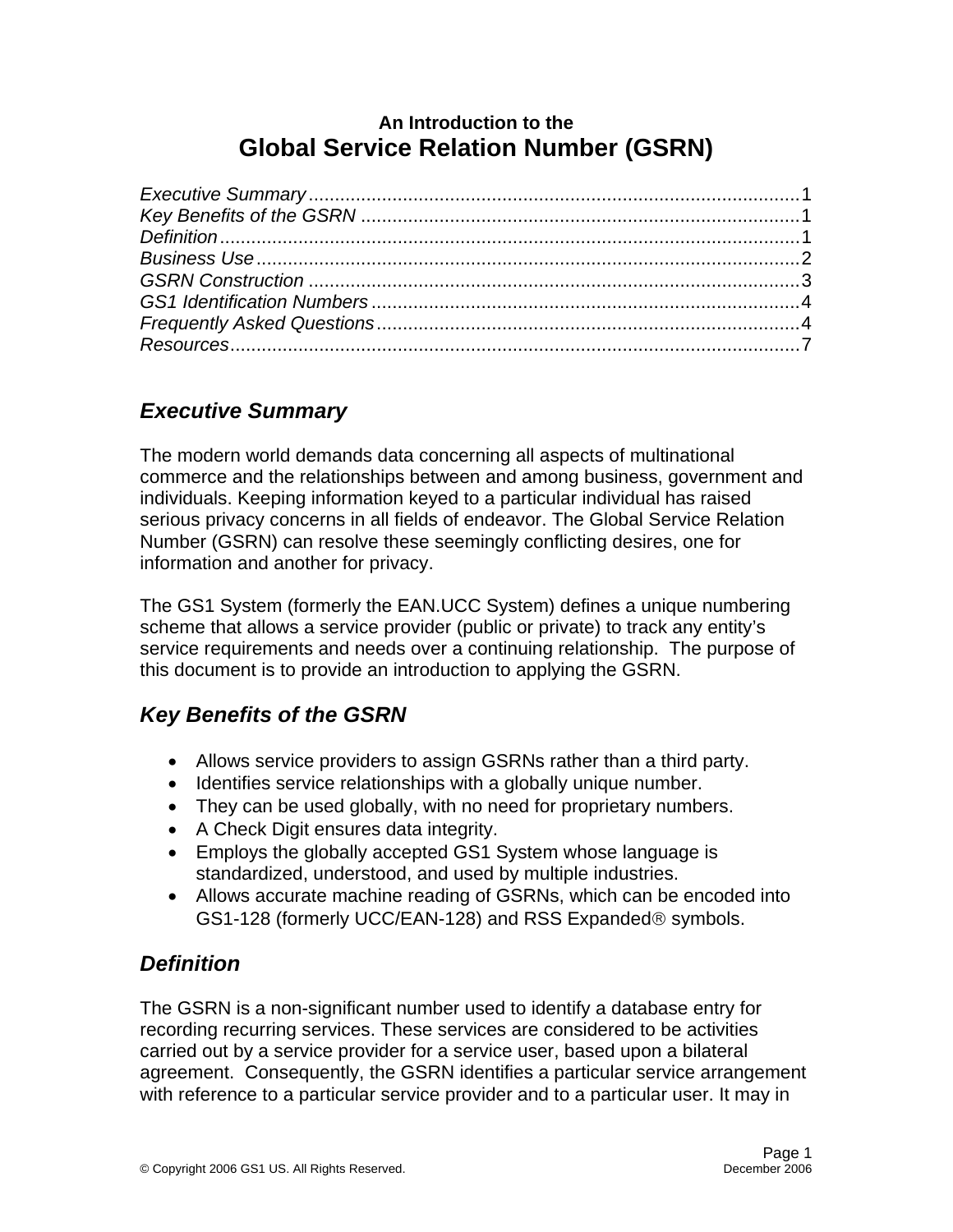some instances identify the user as a participant (member) in a program. However, it **never** constitutes a person's personal identification number because it is always related to a given service arrangement.

### *Business Use*

An example use of the GSRN is the identification of "membership" within a student library. The library would issue all "members" with a card bar coded with a unique GSRN identifying the relationship between the library and a student. The library would then scan the GSRN, or membership number, whenever a book was lent or returned. The electronic message from the scanner would then be used to automatically update the library's stock management database.

The major benefit of using the, globally unique, GSRN number for this hypothetical application is that it may also be used in other applications, such as providing access to other student libraries where a co-operative lending agreement exists.

Another example of the use of GSRNs is the identification of patients in hospitals. In this case, the service provider is the hospital and the service recipient is the patient. The GS1 Company Prefix to be used is the one allocated to the hospital. The hospital generates a GSRN for each of its patients and encodes it in a GS1- 128 symbol on the patient's wristband and the corresponding medical record.

| <b>GS1 US</b>                                   |
|-------------------------------------------------|
| Name: Sample, John Q.                           |
| Co Pays: Rx - \$7.00, OV- \$10.00, ER - \$50.00 |
| 061414123456789012                              |

When a product or service is administered (e.g. a particular treatment is given) it can easily be associated with the patient by scanning the GSRN of the patient and the Global Trade Item Number® (GTIN®) of the product or service.

It should be noted that the GSRN is not meant to identify a single service as a trade item. Neither is it used to identify a physical unit as a trade item, but it may identify a physical unit for service purposes (for example a computer with a service agreement).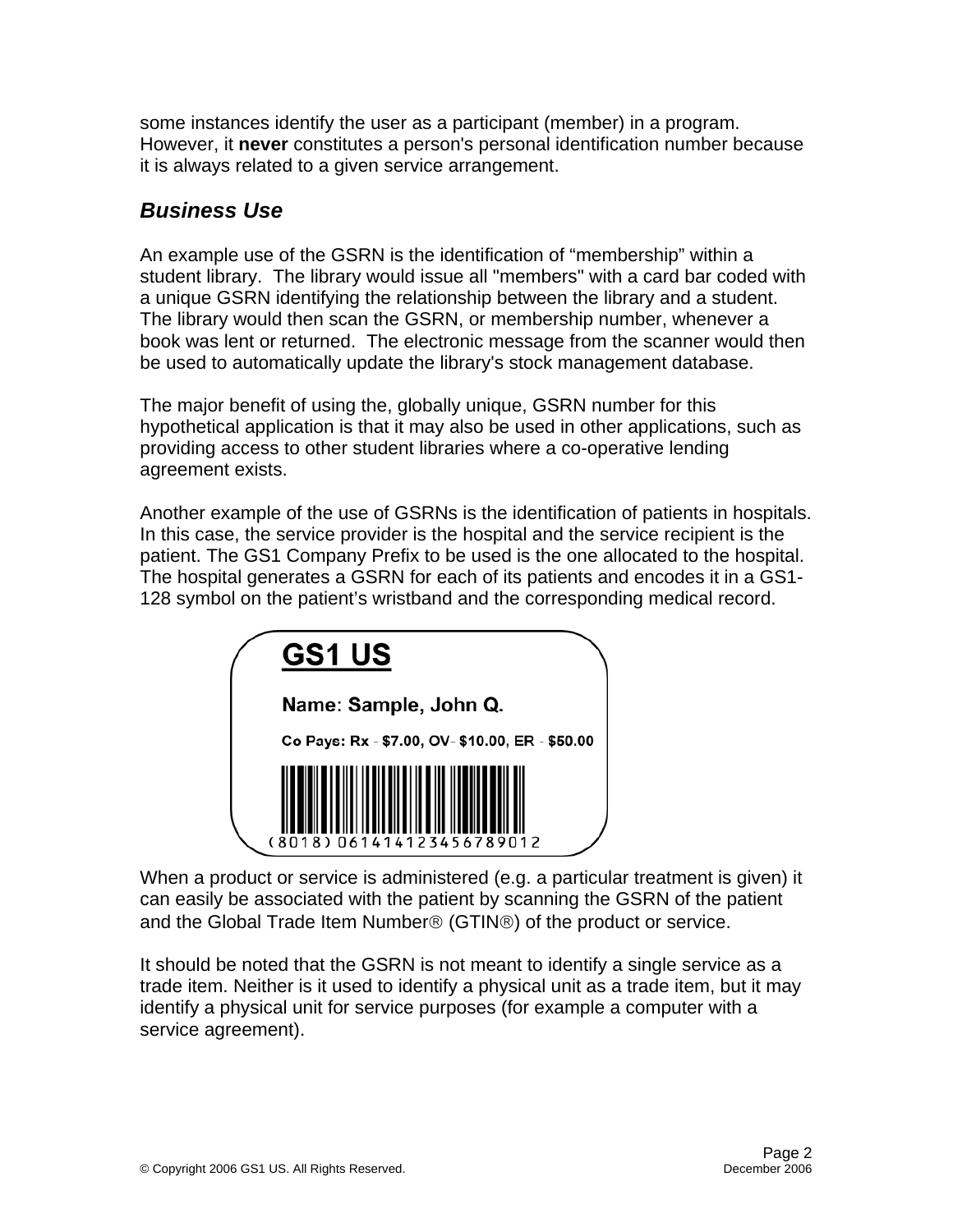## *GSRN Construction*

The GSRN is used to identify the recipient of services in the context of a service relationship. It is a fixed length 18 all numeric character field.

The GSRN basic components are:

- A GS1 Company Prefix
- A Service Reference
- A Check Digit

| <b>GS1 Company Prefix</b>                                                                            | <b>Service Reference</b> | <b>Check Digit</b> |
|------------------------------------------------------------------------------------------------------|--------------------------|--------------------|
|                                                                                                      |                          |                    |
| $N_1 N_2 N_3 N_4 N_5 N_6 N_7 N_8 N_9 N_{10} N_{11} N_{12} N_{13} N_{14} N_{15} N_{16} N_{17} N_{18}$ |                          |                    |

**GS1 Company Prefix** – The globally unique number assigned to a company by GS1 US™ or another GS1 Member Organization. GS1 Company Prefixes are assigned to companies in varying lengths. Some GS1 US BarCodes and eCom™ members may have a membership certificate that shows only a U.P.C. Company Prefix (formerly a UCC Company Prefix). A U.P.C. Company Prefix must be converted to a GS1 Company Prefix for use in the GSRN. This is accomplished by adding a zero to the front of the U.P.C. Company Prefix. The following table illustrates the conversion of a U.P.C. Company Prefix to a GS1 Company Prefix for use with GSRNs.

| <b>U.P.C. Company Prefix</b> | <b>Converted to GS1 Company Prefix</b> |  |
|------------------------------|----------------------------------------|--|
| 801234                       | 0801234                                |  |
| 8412340                      | 08412340                               |  |
| 81123400                     | 081123400                              |  |

**Service Reference** – The number assigned by the holder of the GS1 Company Prefix to uniquely identify the Service Reference. The Service Reference varies in length as a function of the GS1 Company Prefix length. Note: The combined length of the GS1 Company Prefix and Service Reference is always 17 digits.

**Check Digit** – A calculated one-digit number used to ensure data integrity. It is calculated in the same manner as a Serial Shipping Container Code (SSCC). To understand how this digit is calculated; visit GS1 US at www.gs1us.org/checkdig.

| <b>Al</b> | <b>Full Title</b>                       | <b>Data Format</b> | <b>Data Title</b> |
|-----------|-----------------------------------------|--------------------|-------------------|
| 8018      | Global Service Relation Number   N4+n18 |                    | <b>GSRN</b>       |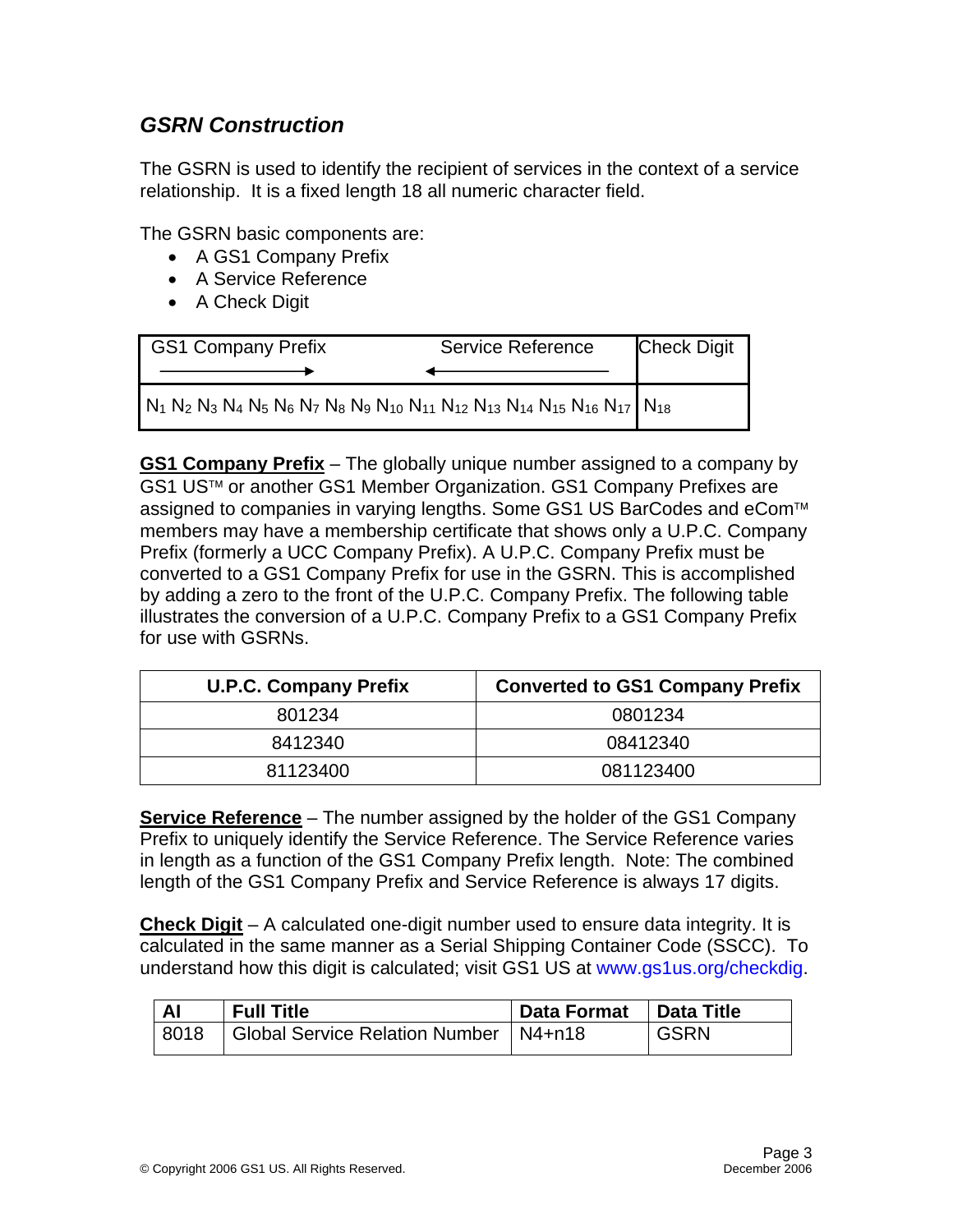GSRN encoded in a GS1-128 Symbol.



(8018) 061414123456789012

## *GS1 Identification Numbers*

GS1 Identification Numbers identify:

- **Trade items:** Products and services upon which there is a need to retrieve pre-defined information at any point in the supply chain (Global Trade Item Number/**GTIN**).
- **Logistics units:** Physical units established for transport and storage of goods of any kind that need to be tracked and traced individually in a supply chain (Serialized Shipping Container Code/**SSCC**).
- **Assets:** Fixed or returnable assets (Global Individual Asset Identifier/**GIAI**, Global Returnable Asset Identifier/**GRAI**).
- **Locations:** Physical locations, functional entities or legal entities requiring a permanent identification, such as a company, department, or warehouse (Global Location Number/**GLN**).
- **Service Relations:** Public or private service provider to track any entity's service requirements and needs over a continuing relationship (Global Service Relation Number/**GSRN**).

Note: All GS1 identifiers use the same GS1 Company Prefix assigned to the company or organization.

# *Frequently Asked Questions*

### **1. What is a GSRN?**

The Global Service Relation Number (GSRN) may be used to identify the recipient of services in the context of a service relationship. It provides a unique and unambiguous identification number for the service provider to store data relevant to service(s) provided to the recipient. The GSRN is the key to access information stored on computer systems or reference information transferred via electronic commerce transactions.

#### **2. What is the data carrier for the GSRN?**

The two data carriers for the GSRN are GS1-128 and Reduced Space Symbology (RSS) Expanded.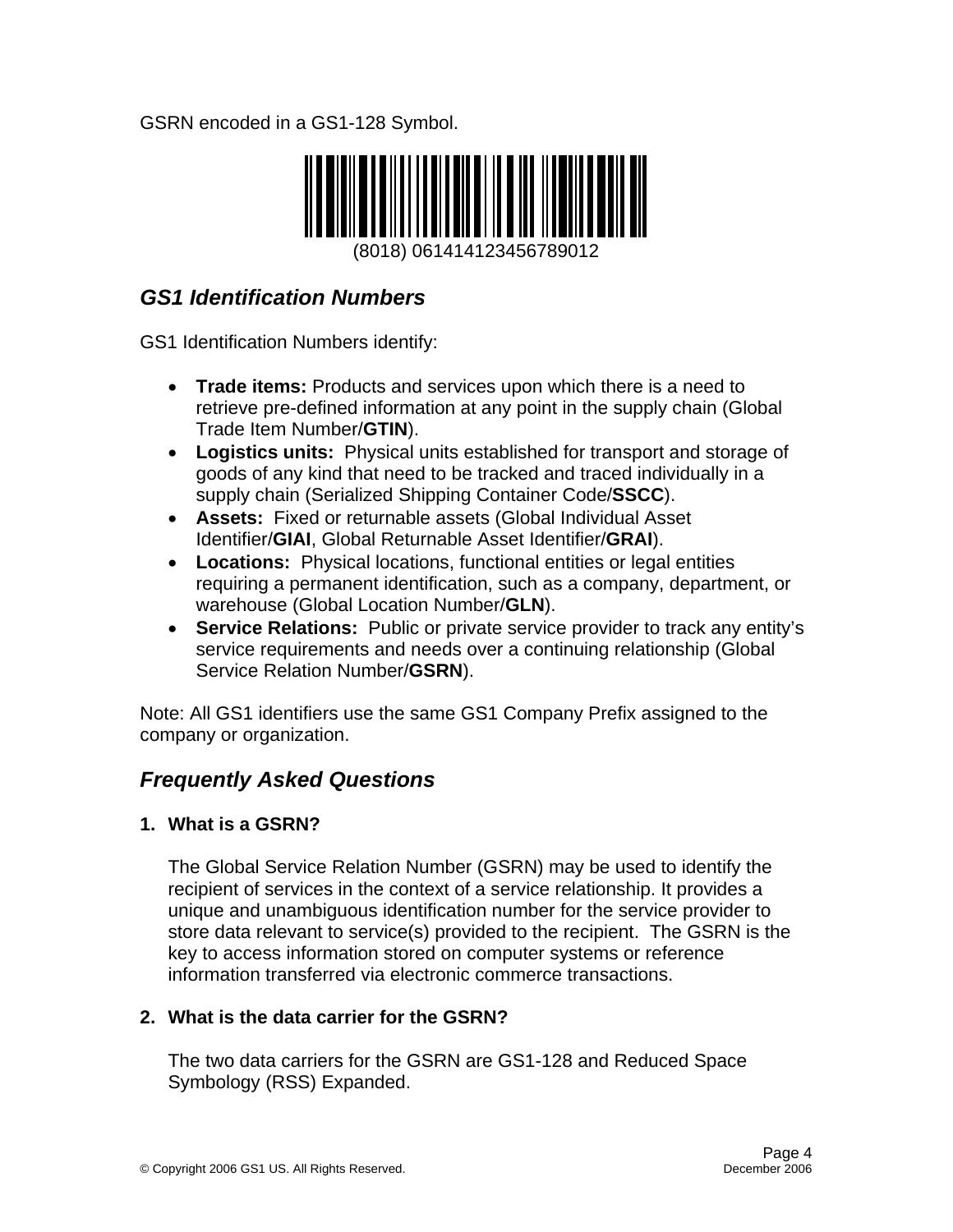#### **3. What are examples of service relationships?**

The GSRN can identify the service relationships in a:

- Hospital admission, used to identify the patient for recording room charges, medical tests, and other charges.
- Membership in a Frequent Flyer Program, used for recording awards, claims, and preferences.
- Membership in a Loyalty Program, used for recording visits, purchase value, and awards.
- Membership in a club, used for recording entitlements, use of facilities, or subscription.
- Service agreement, such as for a TV or a computer, used for managing agreed services and warranties.

#### **4. Are there other service relation methods?**

There are many proprietary methods of identifying service relations in the marketplace today. They differ by industry and company.

#### **5. What is the relationship between a GTIN and a GSRN?**

There is no relationship other than the use of similar techniques to manage the uniqueness of the numbers. A GTIN will identify a trade product or process. The GSRN identifies a service relationship.

#### **6. How is a GSRN assigned?**

The exact method used to assign the GSRN is left to the discretion of the issuing organization. However, the GSRN must be unique for each individual service recipient and remain unique for a period well beyond the lifetime of the records relevant to the service relationship. For ease of administration, GS1 and GS1 US recommend that GSRNs be allocated sequentially and not contain 'classifying' elements. It is also recommended that a particular function or individual (GS1 Coordinator) within the organization be given the task of assigning GSRNs. This same function or individual should have the responsibility of ensuring the data integrity of the GSRN database/table.

#### **7. How is a GSRN stored in a database/database table?**

The GSRN is a stand alone identifier. All information required by the service provider should be established on a computer file using the GSRN as the key to access the information. The type of information stored will be determined by the nature of the service relationship. Typical information would include the service recipient's: full name and address, details on services rendered, etc. The GSRN should be stored its own file/table.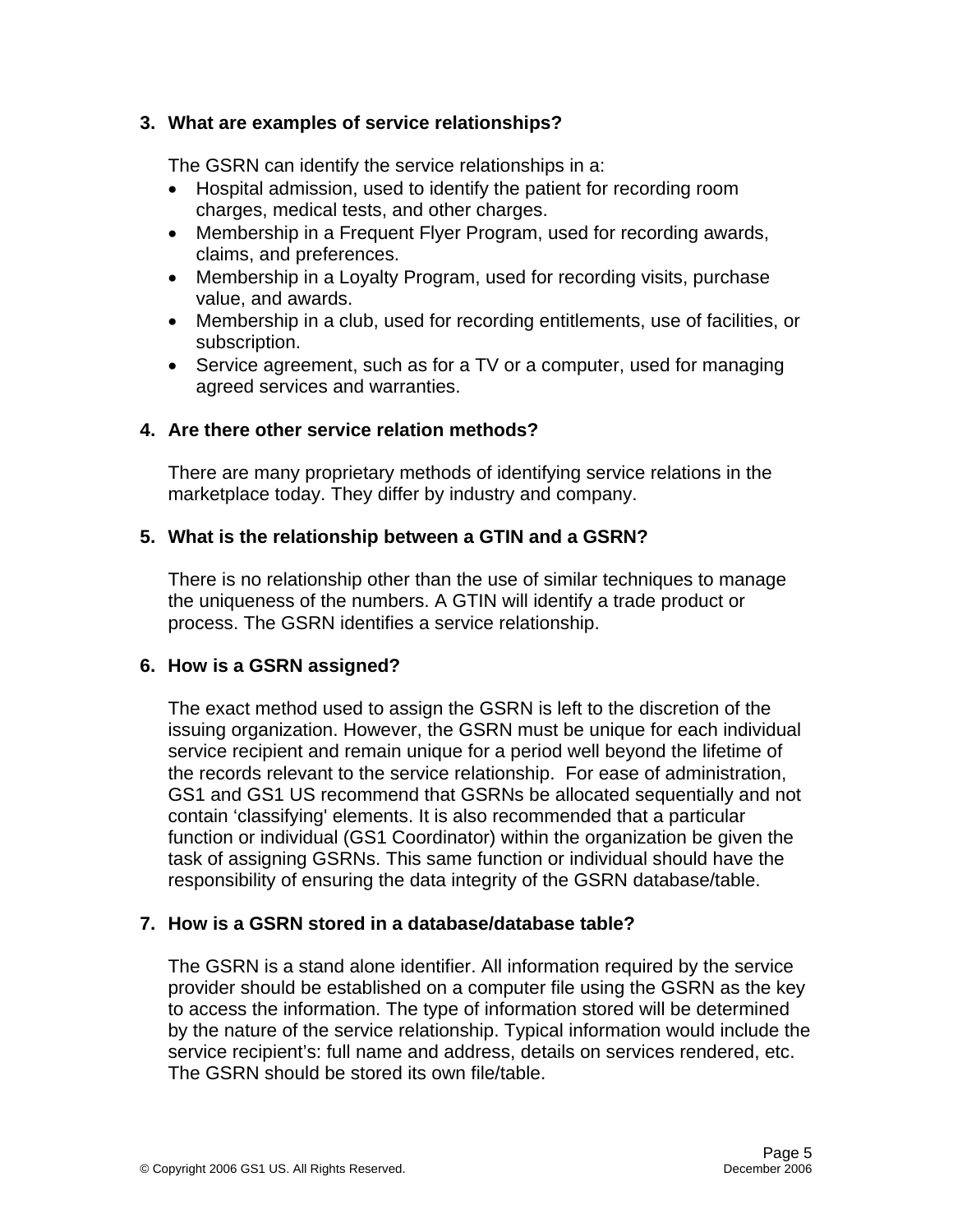#### **8. What is the first step for public or private entities to assign GSRNs?**

If the public or private entity does not have an assigned GS1 Company Prefix, contact GS1 US to obtain a membership application or visit the website at www.gs1us.org/pc. If the company already has a GS1 Company Prefix, the company can begin assignment immediately.

#### **9. What happens to the GSRN if there is a change in the service relationship?**

From time to time the details related to a GSRN may change. The following are general cases, which may occur if the circumstances under which the GSRN was originally set up change:

If a service provider ceases trading (possibly because of liquidation), any GSRNs allocated by that organization should be phased out. If the activity covered by the GSRN is transferred, the new service provider may continue to use existing GSRNs, but should allocate further GSRNs using their GS1 Company Prefix.

If the range of services identified by a GSRN changes, the service provider should change the details associated with the GSRN on the related computer file record. The assignment of a new GSRN is not required in this case.

A GSRN used to identify a particular service relationship that has terminated should not be reallocated for a period well beyond the lifetime of the relevant records.

#### **10. What can be identified using the GS1 Identification Numbers?**

- **Trade items:** Products and services upon which there is a need to retrieve pre-defined information at any point in the supply chain (Global Trade Item Number®/**GTIN**®).
- **Logistic units:** Physical units established for transport and storage of products of any kind that need to be tracked and traced individually in a supply chain (Serial Shipping Container Code/**SSCC**).
- **Assets:** Fixed or returnable assets (Global Individual Asset Identifier/**GIAI**, Global Returnable Asset Identifier/**GRAI**).
- **Locations:** Physical, functional or legal entities requiring a permanent identification, such as a company, department, or warehouse (Global Location Number/**GLN**).
- **Service Relations:** Public or private service provider to track any entity's service requirements and needs over a continuing relationship (Global Service Relation Number/**GSRN**).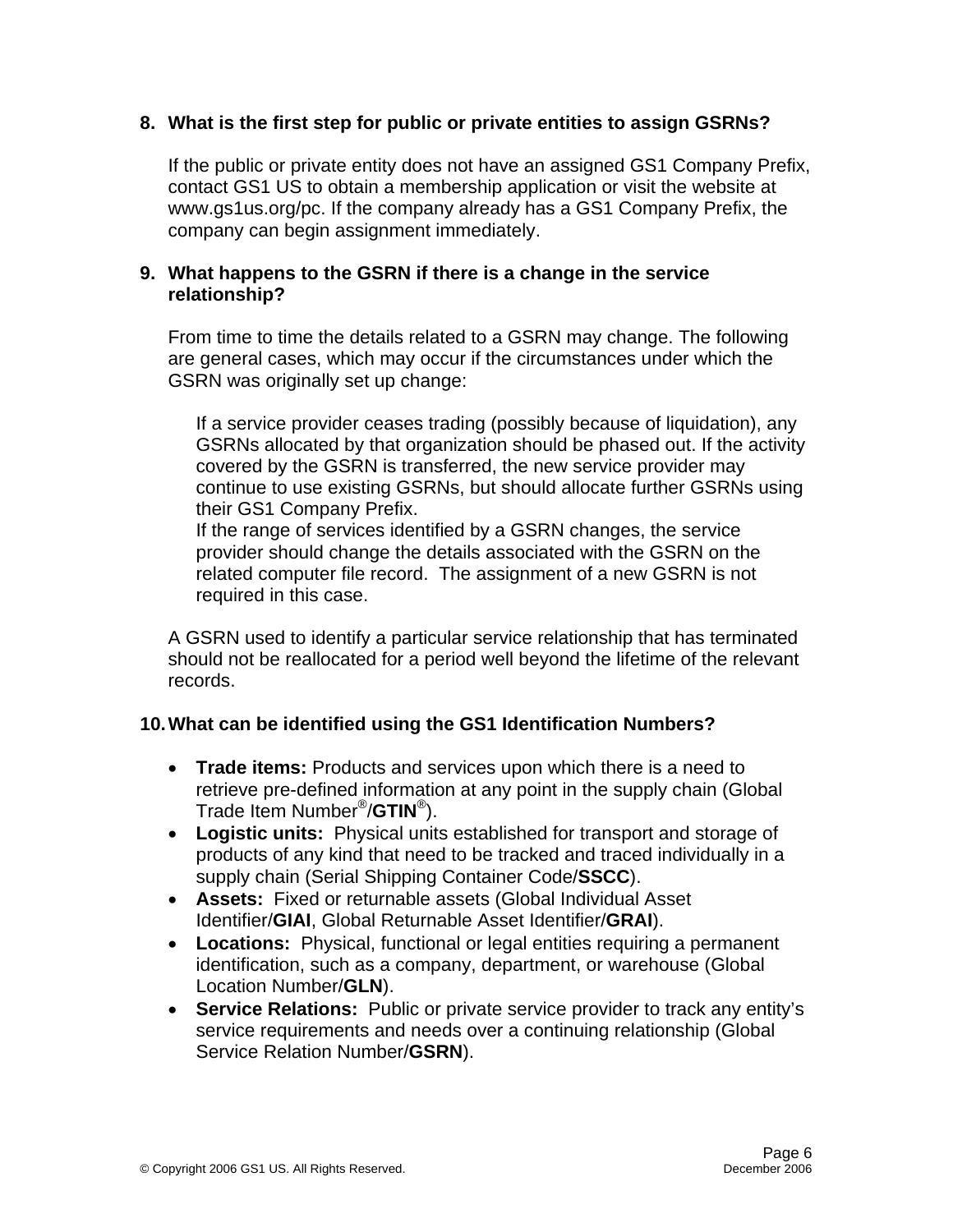Note: All GS1 identifiers use the same GS1 Company Prefix assigned to the company or organization

#### *Resources*

#### *Solutions Center*

The Solutions Center is your one-stop source for GS1 System tools to help you improve supply chain management and conduct business more productively. You will find the essential education and implementation resources you need to:

- Integrate and implement the standards of the GS1 System in your business
- Guide you through the bar coding process
- Improve the efficiency of your electronic commerce activities
- Uniquely identify your company's products, assets, locations, and logistics units throughout the global supply chain

Specifically, *Bar Codes for Different Uses* will guide you through the implementation process, giving you specific solutions and guidelines to properly create GSRNs and encode them in bar codes. This easy-to-follow reference will guide you through the essentials of the bar coding process to help you:

- Assess where you will use the bar code
- Determine the specific information to include in the bar code
- Prepare bar code specifications for those responsible for printing your bar codes

A preview of the Solutions Center can be seen at www.gs1us.org/solutionscenter.

#### *GS1 US Glossary*

www.gs1us.org/glossary

#### *GS1 US Product Catalog*

www.gs1us.org/productcatalog

#### *Further Help*

email: info@gs1us.org Phone: +1 937.435.3870 Web site: www.gs1us.org/barcodes